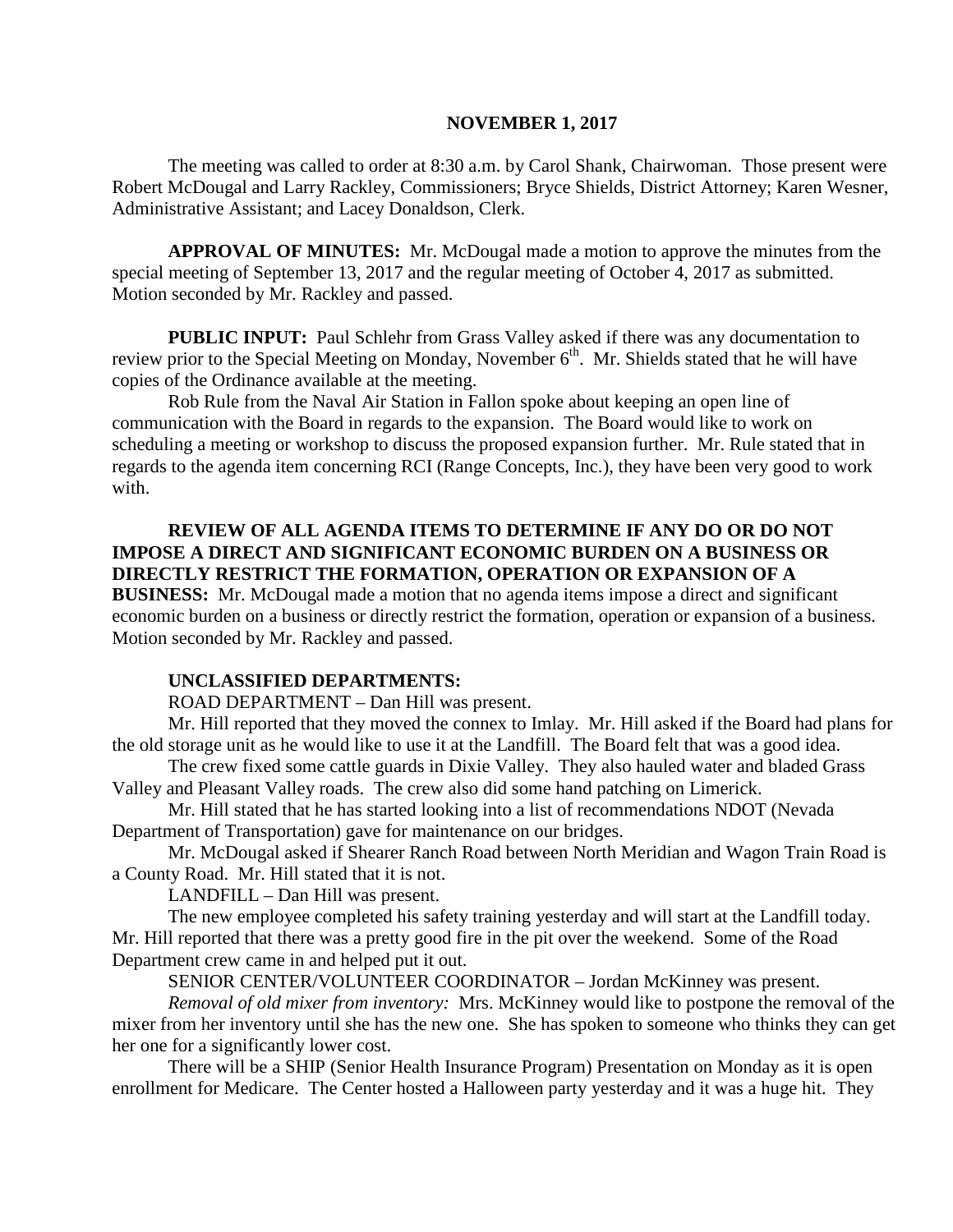gave out two door prices as well as awarding  $1<sup>st</sup>$ ,  $2<sup>nd</sup>$  and  $3<sup>rd</sup>$  place prizes for the costume contest. Mrs. McKinney stated that they also gave away the Susan G. Komen basket. Breakfast in November will be held on the  $22<sup>nd</sup>$ , the Wednesday before Thanksgiving, as the Center will be closed the  $23<sup>rd</sup>$  and  $24<sup>th</sup>$ .

BUILDINGS AND GROUNDS – John Handka was present.

Mr. Handka reported that the new shed was delivered to Unionville last week. The fence was also moved to the correct boundary lines.

They have also been working on the cemeteries. They pulled the water lines out from between the junipers. The junipers are a nuisance and will be removed. They have also filled in some graves as needed and have been surveying more plots.

They have also been cleaning up leaves in the Park. The new heating and  $a/c$  unit has been installed at the Senior Center.

In regards to the Airport, Mr. Handka and Mr. Rackley discussed placement of the new trailer. The trailer is on-site, but has not been permanently placed.

Mrs. Shank stated that she received an email from Sean Burke stating that the emergency lights are not working and the fire extinguishers need to be inspected at the Grass Valley Community Center. Mr. Handka stated that Mr. Burke had been taking care of the fire extinguishers. Mrs. Shank doesn't think that he is anymore. Mr. Handka was unaware of any change. Mr. Schlehr stated that it is the outside lights that are not working.

*Approval to purchase 4 lower level entry doors for the Courthouse not to exceed \$10,000 from Capital Improvement Fund:* An estimate was received from Fast Glass in the amount of \$8,900.00. Mr. Handka stated that he was unable to obtain quotes from any other companies. Mr. McDougal is concerned with the aesthetics and would like to see a picture of the door. Mrs. Shank would also like to see a full glass door. Mr. McDougal asked if they could approve this contingent on each Board member approving the look of the door. The Board did not have a problem with that. Mr. Handka also asked the DA if an automatic door opener was needed. Mr. Shields will look into it.

Mr. McDougal made a motion to approve the purchase of four lower level entry doors for the Courthouse from Fast Glass in an amount not to exceed \$8,900 with each of the Board members reviewing the look of the doors. Motion seconded by Mr. Rackley and passed.

Mr. Handka stated that if an automatic door opener is required that would increase the price.

COMMUNITY CENTER/ECONOMIC DEVELOPMENT – Heidi Lusby-Angvick was present.

Mrs. Lusby-Angvick reported that they are on week 7 of the Small Business Development class. The Strategic Planning steering group met yesterday with Cheryl Gonzalez from Western Nevada Development District. They discussed strengths and weaknesses. The next meeting is scheduled for November  $9<sup>th</sup>$  and then they will schedule some community meetings.

The Community Center will get busy starting the weekend before Thanksgiving with Turkey Bingo and the Nursing Home Thanksgiving Dinner. December is booked through Christmas.

Mr. McDougal stated that PCEDA has discussed holding meetings every two months instead of monthly and will make that decision after the first of the year.

## PERSHING COUNTY FIRE/AMBULANCE –

*AMBULANCE REPORT:* Trina Pritchard and Debra Mock were present.

Mrs. Pritchard reported that Dr. Stanley McCart has resigned as the Ambulance Service's Medical Director and Dr. Van Gilder has agreed to fill that position. Mrs. Pritchard is working on making the change through the State. She also reported that they are looking at having EMT (Emergency Medical Technician) classes starting at the end of the month. The Department passed the yearly inspections.

Mrs. Shank asked about Ambulance billing. Mrs. Pritchard believes everything is working fine.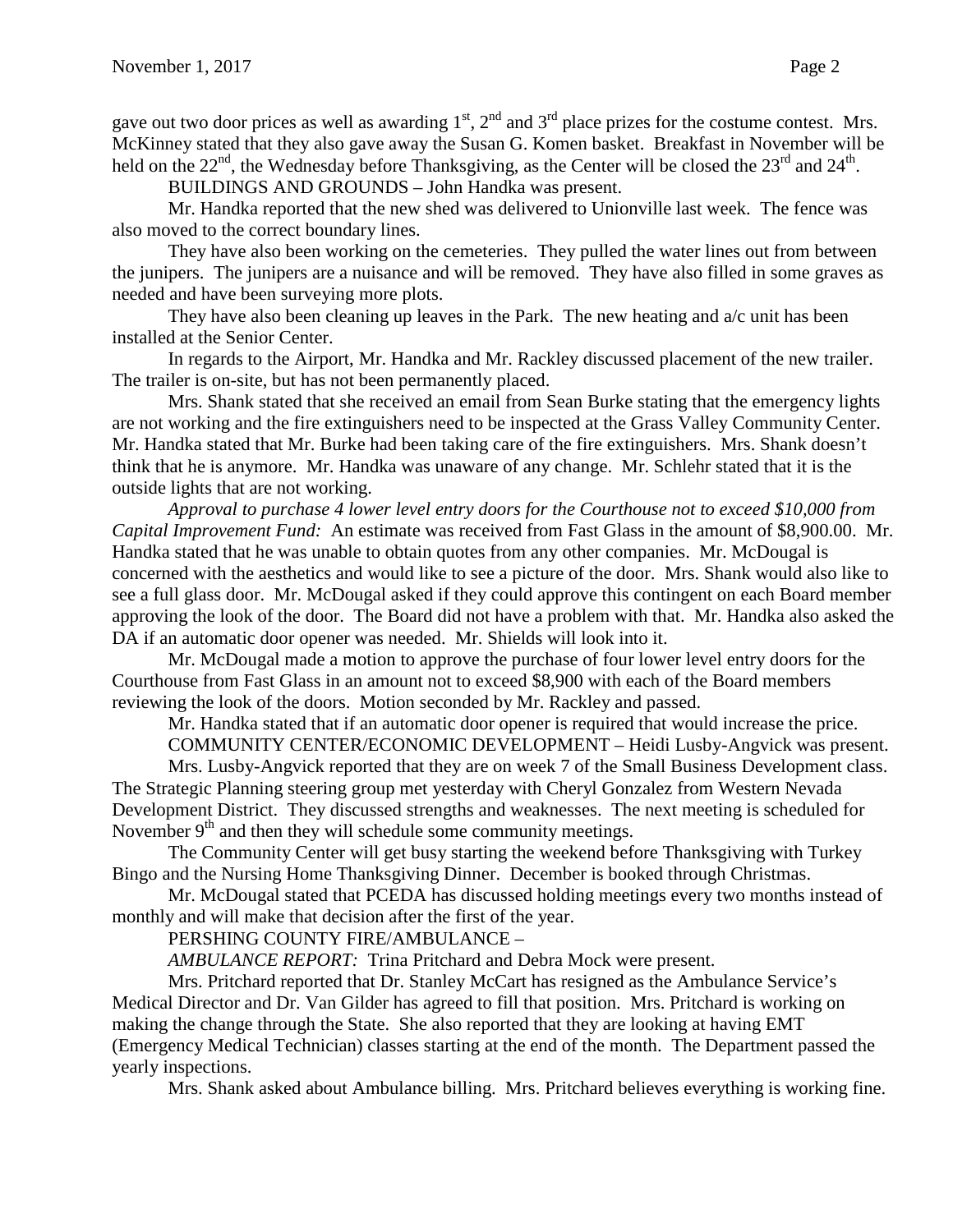*Approval of out of state travel (mileage \$495.30) and higher room rate (2 rooms \$958.50) for members to attend EMS Conference in Provo, UT November 14-18, 2017 to be paid from the Ambulance training budget:* Mrs. Shank asked if everyone was traveling in the same car. Mrs. Pritchard stated that they will be. Mrs. Shank asked if they had considered using the County vehicle. They did not know one was available. Mrs. Shank stated that one is available and it would reduce the cost.

Mr. Rackley made a motion to approve the out of state travel and higher room rate for members to attend the EMS Conference in Provo, Utah November 14-18, 2017, using the County vehicle if feasible, and the expense coming from the Ambulance Training Budget. Motion seconded by Mr. McDougal and passed.

*LOVELOCK FIRE DEPARTMENT:* Mr. Rackley had a report from Chief Carmichael. They currently have 21 members on the roster. There are several members attending the EMS Conference in Utah and also some attending Humboldt General Hospital's EMS refresher training.

COOPERATIVE EXTENSION – Steve Foster was present.

*Update on 4-H Community Based Instructor position:* Mr. Foster introduced Rebecca Dohl as the new 4-H Community Based Instructor. Mrs. Dohl stated that she is new to the community and is looking forward to this opportunity.

Mr. Foster gave the Board the 2017 Cooperative Extension Program Highlights. He stated that he has been working on the project in Imlay with the BLM. The soy bean project went well and they will try again next year using the knowledge they gained.

The 4-H Banquet went well and the Halloween party was a success. 4-H enrollment is open know. The steers have to be tagged by December  $1<sup>st</sup>$ .

Mr. Foster spoke about upcoming meetings including Statewide Pesticide training, the Nevada Society of Range Management Winter meeting, and the Western 4-H Conference. The Western SARE (Sustainable Agriculture Research & Education) will also be putting on some range workshops at the Cottonwood Ranch.

Mrs. Shank asked if Mrs. Dohl had set her office hours yet. Mrs. Dohl stated that she is planning on 8-3 four days a week.

PUBLIC DEFENDER – A written update of case numbers was received.

## **ELECTED DEPARTMENTS:**

JERRY ALLEN, SHERIFF – Sheriff Allen reported that there are currently 19 people in custody. There are three inmates doing a work detail in Grass Valley today. They are cleaning up weeds at the Firehouse and will move to the Community Center if time permits.

Sheriff Allen also reported that he has one potential candidate for the open deputy positions and one already in the hiring process.

Sheriff Allen stated that the Grass Valley Advisory Board meeting was very spirited. There were several concerns about fencing and cattle grazing.

Mr. Rackley spoke about a speeding issue on Reservation Road and asked if the Sheriff had met with the concerned citizen. Sheriff Allen stated that he did meet with him and he will work on getting more enforcement in the area. Mr. Rackley asked about the trailer with the speed sensor. Sheriff Allen stated that he just got new batteries for it and will put it out. It is very old and the sensor board is temperamental.

*Update on progress of site location, design, funding, amenities and construction of potential new law enforcement center:* Mr. Rackley stated that they had a meeting and spoke with the architect. They discussed the surrounding parcels. The parcel to the north is cost prohibitive. Mrs. Wesner sent a letter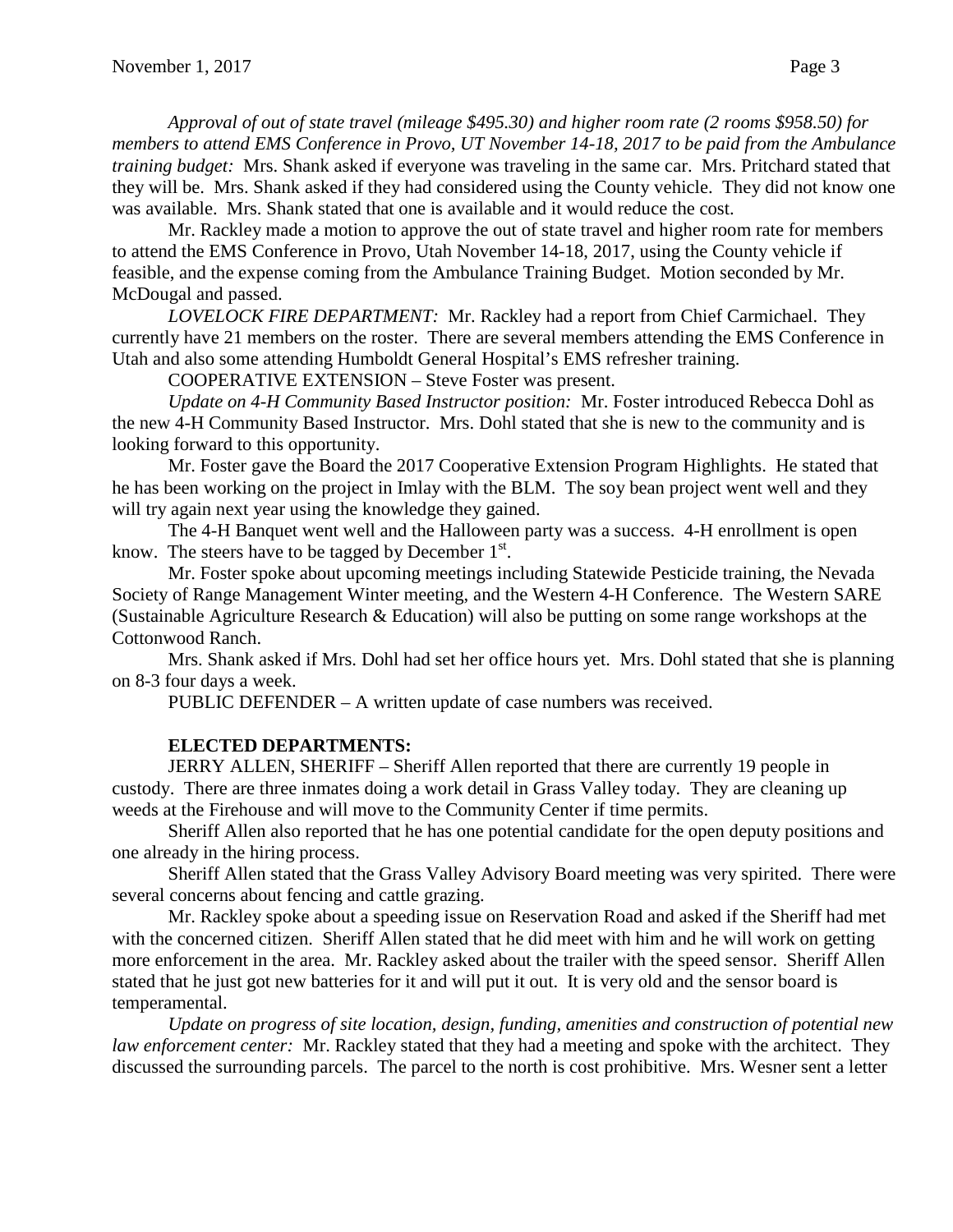to the owner of the other parcel, but hasn't received a response. Mr. Rackley has been discussing the County's options with Mr. Shields.

Sheriff Allen stated that he was approached by the Hospital in regards to an MOU to cover the doctors coming to the jail to see patients instead of them being transported to the clinic. He will work with Mr. Shields and bring more information back to the Board.

LACEY DONALDSON, CLERK-TREASURER – Mrs. Donaldson didn't have anything to report in regards to the office. She did speak with Chris Nocks of Armstrong Consultants yesterday and the Annual Airport Manager's Conference will be December 11-13, 2017 in Carson City. Mr. Nocks asked if one of the Commissioners would be able to attend and a time slot that would work for them. Mr. Rackley will attend and Mrs. Donaldson will get him more information.

RENE CHILDS, RECORDER-AUDITOR – Mrs. Donaldson stated that Mrs. Childs is finishing up month-end items.

*Removal of damaged 1998 Oak Crest Mobile Home located at Derby Field Airport, #IL0049, Serial #KM109820B283121:* Mr. Rackley made a motion to approve the removal of the damaged 1998 Oak Crest Mobile Home located at Derby Field, #IL0049, Serial #KM109820B283121 from the County's inventory. Motion seconded by Mr. McDougal and passed.

LAURI CERINI-JONES, ASSESSOR – Mrs. Cerini-Jones was unable to attend, but gave an update to Mrs. Shank. They are still working on the appraisals and have about 60 more parcels to visit. Karen Lerner passed her general exam and will take the Real Property exam in April. They have been having some problems in DMV with customers flipping vehicles and having title issues.

*Update on DEVNET software for Nevada counties:* A written update was provided.

BRYCE SHIELDS, DISTRICT ATTORNEY – Mr. Shields did not have an update in regards to his office.

*Discussion and approval contracting with Resource Concepts, Inc. for assistance with county road issues pertaining to the expansion Bravo 20, Fallon Naval Air Station along with Pershing County/Churchill County border:* Mr. Shields stated that he spoke with Jeremy Drew of RCI in regards to the Fallon Naval Air Station expansion. There are three RS3477 roads that access would be cut off to under the current expansion plan. It might also affect our PILT (Payment in lieu of Taxes) funding. In speaking with Mr. Drew, he thought it might be a little premature for them to get involved because the Environmental Impact Statement won't be released until Spring 2018.

*Approval of County Credit Card Policy:* Mr. Shields is working with Mrs. Childs in regards to this. This item will be moved to the next meeting agenda.

# **DERBY FIELD AIRPORT:** APPROVAL OF RENTAL AGREEMENT WITH MYRON

MCKINNEY – Mr. Rackley stated that the previous rental agreement did stipulate that the tenant would be responsible for all utilities; however, there will now be propane as well. Mr. Rackley spoke with Mr. McKinney and they agreed that the County will pay for the initial fill of the propane tank and then the tenant will be responsible. Mr. Rackley would like the agreement to also state that when the tenant moves out they will leave the tank full.

Mr. McDougal made a motion to approve the rental agreement with Myron McKinney with the changes regarding the propane as discussed. Motion seconded by Mr. Rackley and passed.

UPDATE ON STATUS OF MOBILE HOME SET-UP – This was briefly discussed under the Buildings and Grounds update.

**PROCLAMATIONS AND AWARDS:** There were no Proclamations or Awards considered at this time.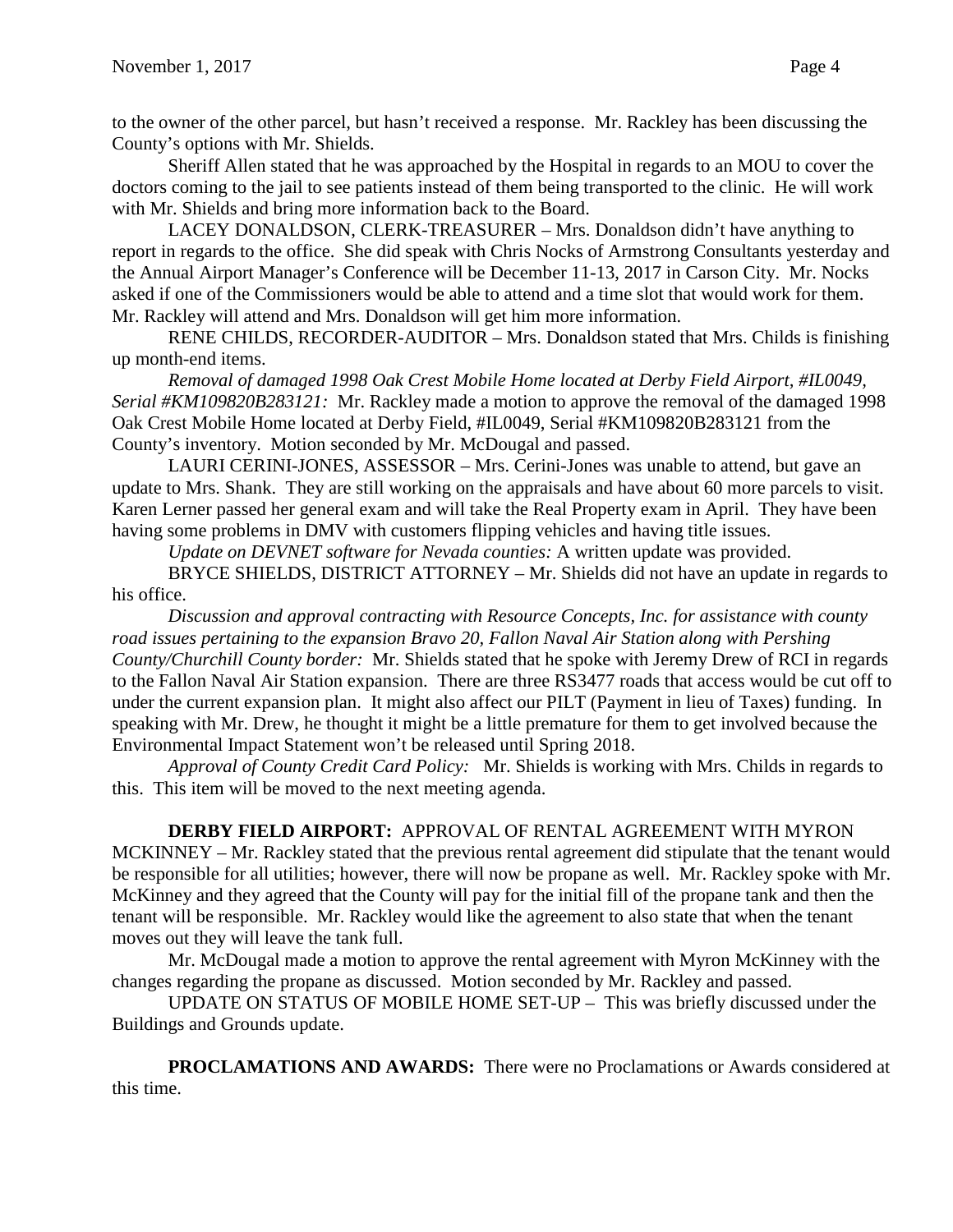**CORRESPONDENCE:** There was no additional correspondence discussed at this time.

**SALARY RESOLUTION:** S. ARIAS, DISTRICT ATTORNEY'S OFFICE – Mr. Rackley made a motion to approve the Salary Resolution for Sandra Arias moving her from an Administrative Clerk II, Range 26, Step 1 to a Legal Secretary I, Range 27, Step 2 effective November 12, 2017. Motion seconded by Mr. McDougal and passed.

**BOARD APPOINTMENTS:** LIBRARY BOARD – A letter was received from Roberta Sandusky asking to be appointed to the Library Board.

Mr. Rackley made a motion to appoint Roberta Sandusky to the Library Board with a term expiring June 30, 2019. Motion seconded by Mr. McDougal and passed.

GRASS VALLEY ADVISORY BOARD – Letters were received from Leticia Sheridan Barringer, Paul Schlehr, Bobbie Streets-Boecker and Trevor Baker. The open seats are from a Subdivision and Commercial/Business. Mr. Baker does own a business, but it doesn't appear any live in a subdivision. After reviewing the Ordinance, Mr. Shields stated that the Commission can make appointments outside of those qualifications today. Mr. Rackley also stated that he had received a recommendation from Sean Burke to appoint Ms. Barringer and Mr. Schlehr.

Mr. McDougal made a motion to appoint Leticia Sheridan Barringer and Paul Schlehr to the Grass Valley Advisory Board. Ms. Barringer will fill the Subdivision seat and Mr. Schlehr will fill the Commercial and Business seat with both terms expiring June 30, 2019. Motion seconded by Mr. Rackley and passed.

**PLANNING AND BUILDING DEPARTMENT AND IMLAY WATER:** James Evans was present.

Mr. Evans gave the Board the monthly permits issued and fees collected report. There is a Planning Commission meeting tonight and they will be considering a Special Use Permit for New Life USA, Nevada.

**UPDATE ON MATTERS RELATING TO THE PERSHING COUNTY ECONOMIC DEVELOPMENT AND CONSERVATION ACT:** Mr. McDougal met with Allen Freemyer and he didn't have an update. Mrs. Shank asked what Mr. Freemyer's feelings were in regards to the bill's passage. Mr. McDougal stated that Mr. Freemyer feels it will pass.

**MATTERS OF THE BOARD FOR DISCUSSION, BOARD MEMBER REPORTS, BOARD LIAISON REPORTS:** Mr. Rackley is still trying to find people to serve on the 911 Advisory Board.

**PUBLIC INPUT:** Charlie Gierhart asked for clarification regarding the marijuana issue. There will be a Public Hearing on Monday, November 6, 2017 at 6:00 p.m. Mrs. Shank stated that at that meeting they will hear public input and will make a final decision regarding the proposed Ordinance.

Mr. Gierhart asked if the Ordinance that was approved during the first reading was available to the public. Mr. Shields stated that nothing has been approved. All that is required with a first reading is that the title of the proposed Ordinance be read. The proposed Ordinance will be available at the meeting on November  $6<sup>th</sup>$ . It was noted that if the Ordinance is adopted it has to be published in the local newspaper for two weeks before it takes effect. The effective date would be Friday, November  $24^{\text{th}}$ .